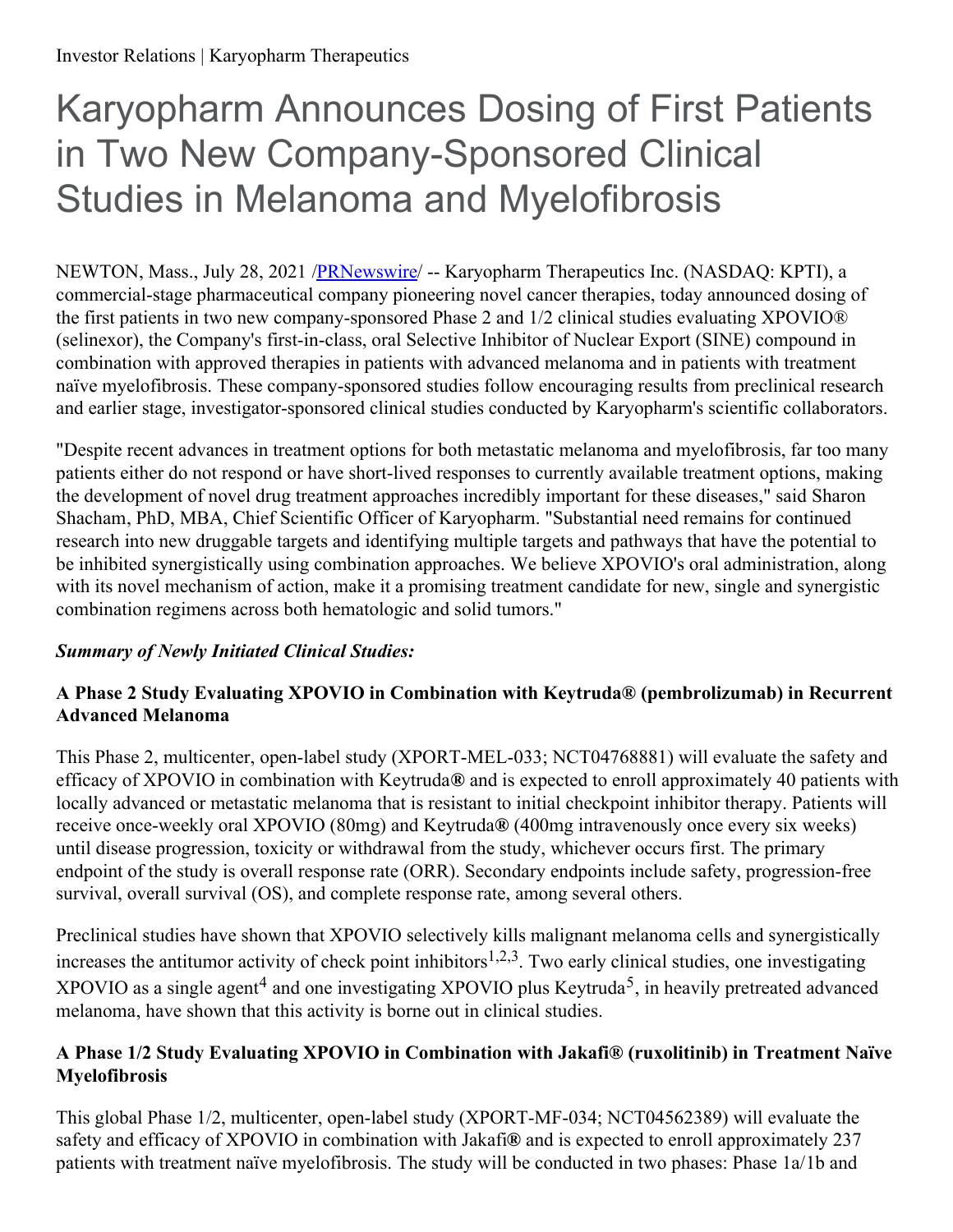Phase 2. The Phase 1a dose escalation portion of the study will determine the maximum tolerated dose and the recommended Phase 2 dose (RP2D) and will evaluate safety and preliminary efficacy. The Phase 1b dose expansion portion of the study will be conducted at the determined RP2D and will further assess the safety and preliminary efficacy at this dose level. In the Phase 2 portion of the study, patients will be randomized 1:1 to receive either once weekly XPOVIO plus Jakafi**®** (15mg or 20mg twice daily) or Jakafi**®** (15mg or 20mg twice daily) monotherapy. The primary endpoint for the Phase 2 portion of the study is the percentage of patients who achieve spleen volume reduction of at least 35% from baseline. Secondary endpoints for the Phase 2 portion of the study include safety, percentage of patients who achieve total symptom score reduction of ≥50%, OS, anemia response and ORR, among several others.

This new Phase 1/2 study is supported by multiple preclinical data sets which showed that (i) nuclear cytoplasmic transport is essential for survival of JAK2V617F -mutant HEL cells*in vitro*, a major vulnerability and a potential therapeutic target in  $MF<sup>6</sup>$ , (ii) that XPOVIO significantly reduced white blood cells (WBCs), granulocytes and spleen GFP+ cells in *in vivo* models of JAK2V617F -driven myeloproliferative neoplasms, and (iii) the combination of XPOVIO and ruxolitinib *in vivo* showed significant reduction in WBCs, granulocytes, spleen GFP+ cells, as well as in spleen weight when compared to either agent alone<sup>7</sup>. Collectively, these data support the clinical investigation of XPOVIO combined with ruxolitinib in patients with myelofibrosis.

#### **About XPOVIO® (selinexor)**

XPOVIO is a first-in-class, oral Selective Inhibitor of Nuclear Export (SINE) compound. XPOVIO functions by selectively binding to and inhibiting the nuclear export protein exportin 1 (XPO1, also called CRM1). XPOVIO blocks the nuclear export of tumor suppressor, growth regulatory and anti-inflammatory proteins, leading to accumulation of these proteins in the nucleus and enhancing their anti-cancer activity in the cell. The forced nuclear retention of these proteins can counteract a multitude of the oncogenic pathways that, unchecked, allow cancer cells with severe DNA damage to continue to grow and divide in an unrestrained fashion. Karyopharm received accelerated U.S. Food and Drug Administration (FDA) approval of XPOVIO in July 2019 in combination with dexamethasone for the treatment of adult patients with relapsed refractory multiple myeloma (RRMM) who have received at least four prior therapies and whose disease is refractory to at least two proteasome inhibitors, at least two immunomodulatory agents, and an anti-CD38 monoclonal antibody. NEXPOVIO® (selinexor) has also been granted conditional marketing authorization for adult patients with heavily pretreated multiple myeloma by the European Commission. Karyopharm's supplemental New Drug Application (sNDA) requesting an expansion of its indication to include the treatment for patients with multiple myeloma after at least one prior therapy was approved by the FDA on December 18, 2020. In June 2020, Karyopharm received accelerated FDA approval of XPOVIO for its second indication in adult patients with relapsed or refractory diffuse large B-cell lymphoma (DLBCL), not otherwise specified, including DLBCL arising from follicular lymphoma, after at least two lines of systemic therapy. Selinexor is also being evaluated in several other mid-and later-phase clinical trials across multiple cancer indications, including as a potential backbone therapy in combination with approved myeloma therapies (STOMP) and in endometrial cancer (SIENDO), among others. Additional Phase 1, Phase 2 and Phase 3 studies are ongoing or currently planned, including multiple studies in combination with approved therapies in a variety of tumor types to further inform Karyopharm's clinical development priorities for selinexor. Additional clinical trial information for selinexor is available at [www.clinicaltrials.gov](https://c212.net/c/link/?t=0&l=en&o=3240977-1&h=3677177003&u=http%3A%2F%2Fwww.clinicaltrials.gov%2F&a=www.clinicaltrials.gov).

For more information about Karyopharm's products or clinical trials, please contact the Medical Information department at:

Tel: +1 (888) 209-9326 Email: [medicalinformation@karyopharm.com](mailto:medicalinformation@karyopharm.com)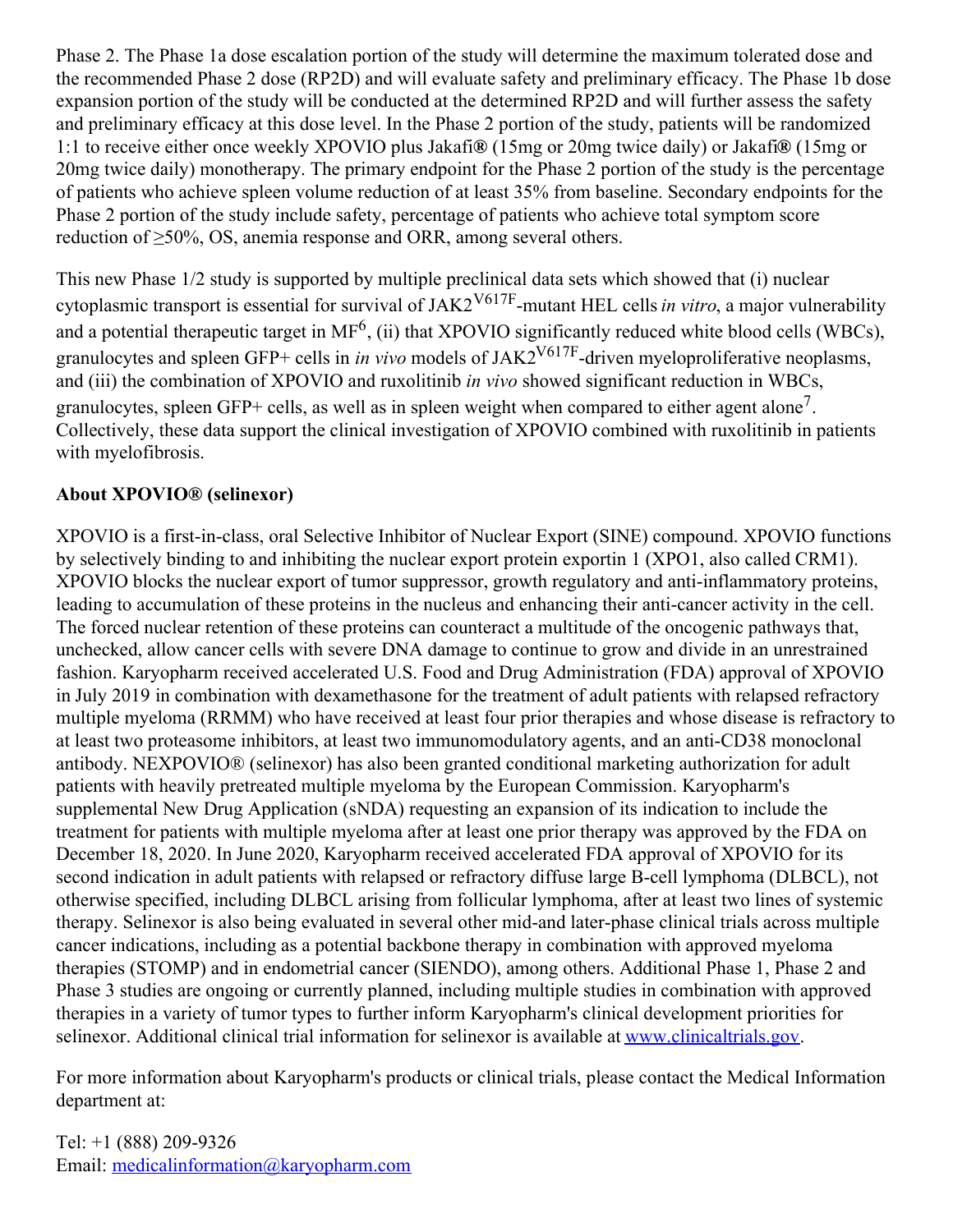$XPOVIO^{\circledR}$  (selinexor) is a prescription medicine approved:

- In combination with bortezomib and dexamethasone for the treatment of adult patients with multiple myeloma who have received at least one prior therapy (XVd).
- In combination with dexamethasone for the treatment of adult patients with relapsed or refractory multiple myeloma who have received at least four prior therapies and whose disease is refractory to at least two proteasome inhibitors, at least two immunomodulatory agents, and an anti‐CD38 monoclonal antibody (Xd).
- For the treatment of adult patients with relapsed or refractory diffuse large B‐cell lymphoma (DLBCL), not otherwise specified, including DLBCL arising from follicular lymphoma, after at least 2 lines of systemic therapy. This indication is approved under accelerated approval based on response rate. Continued approval for this indication may be contingent upon verification and description of clinical benefit in confirmatory trial(s).

## **SELECT IMPORTANT SAFETY INFORMATION Warnings and Precautions**

- Thrombocytopenia: Monitor platelet counts throughout treatment. Manage with dose interruption and/or reduction and supportive care.
- Neutropenia: Monitor neutrophil counts throughout treatment. Manage with dose interruption and/or reduction and granulocyte colony‐stimulating factors.
- Gastrointestinal Toxicity: Nausea, vomiting, diarrhea, anorexia, and weight loss may occur. Provide antiemetic prophylaxis. Manage with dose interruption and/or reduction, antiemetics, and supportive care.
- Hyponatremia: Monitor serum sodium levels throughout treatment. Correct for concurrent hyperglycemia and high serum paraprotein levels. Manage with dose interruption, reduction, or discontinuation, and supportive care.
- Serious Infection: Monitor for infection and treat promptly.
- Neurological Toxicity: Advise patients to refrain from driving and engaging in hazardous occupations or activities until neurological toxicity resolves. Optimize hydration status and concomitant medications to avoid dizziness or mental status changes.
- Embryo-Fetal Toxicity: Can cause fetal harm. Advise females of reproductive potential and males with a female partner of reproductive potential, of the potential risk to a fetus and use of effective contraception.
- Cataract: Cataracts may develop or progress. Treatment of cataracts usually requires surgical removal of the cataract.

# **Adverse Reactions**

- The most common adverse reactions  $(\geq 20\%)$  in patients with multiple myeloma who receive XVd are fatigue, nausea, decreased appetite, diarrhea, peripheral neuropathy, upper respiratory tract infection, decreased weight, cataract and vomiting. Grade 3-4 laboratory abnormalities  $(\geq 10\%)$  are thrombocytopenia, lymphopenia, hypophosphatemia, anemia, hyponatremia and neutropenia. In the BOSTON trial, fatal adverse reactions occurred in 6% of patients within 30 days of last treatment. Serious adverse reactions occurred in 52% of patients. Treatment discontinuation rate due to adverse reactions was 19%.
- The most common adverse reactions ( $\geq 20\%$ ) in patients with multiple myeloma who receive Xd are thrombocytopenia, fatigue, nausea, anemia, decreased appetite, decreased weight, diarrhea, vomiting, hyponatremia, neutropenia, leukopenia, constipation, dyspnea and upper respiratory tract infection. In the STORM trial, fatal adverse reactions occurred in 9% of patients. Serious adverse reactions occurred in 58% of patients. Treatment discontinuation rate due to adverse reactions was 27%.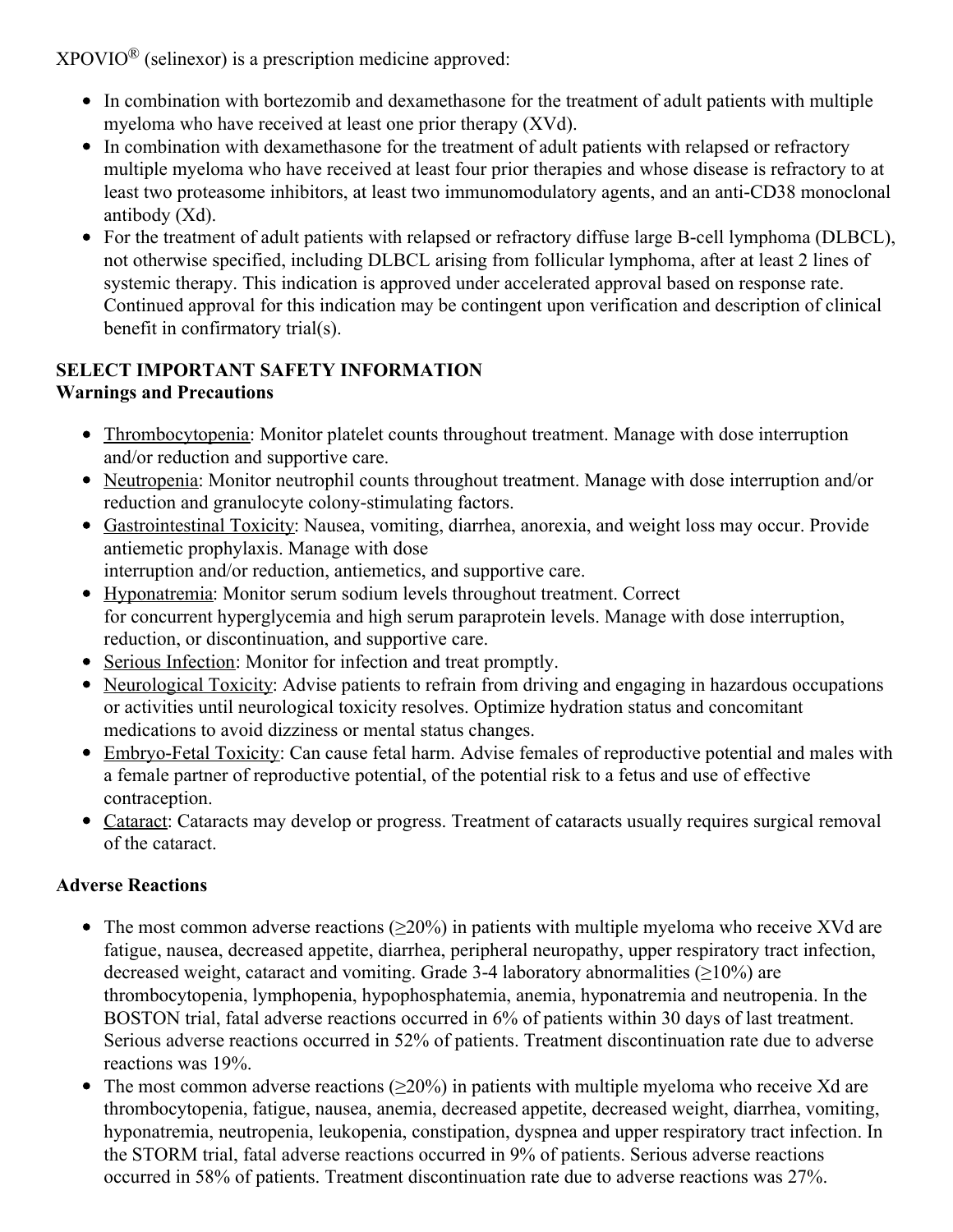The most common adverse reactions (incidence  $\geq 20\%$ ) in patients with DLBCL, excluding  $\bullet$ laboratory abnormalities, are fatigue, nausea, diarrhea, appetite decrease, weight decrease, constipation, vomiting, and pyrexia. Grade 3-4 laboratory abnormalities  $(\geq 15\%)$  are thrombocytopenia, lymphopenia, neutropenia, anemia, and hyponatremia. In the SADAL trial, fatal adverse reactions occurred in 3.7% of patients within 30 days, and 5% of patients within 60 days of last treatment; the most frequent fatal adverse reactions was infection (4.5% of patients). Serious adverse reactions occurred in 46% of patients; the most frequent serious adverse reaction was infection(21% of patients). Discontinuation due to adverse reactions occurred in 17% of patients.

## **Use In Specific Populations**

Lactation: Advise not to breastfeed.

For additional product information, including full prescribing [information](https://c212.net/c/link/?t=0&l=en&o=3240977-1&h=1927616727&u=https%3A%2F%2Fwww.karyopharm.com%2Fwp-content%2Fuploads%2F2019%2F07%2FNDA-212306-SN-0071-Prescribing-Information-01July2019.pdf&a=full+prescribing+information), please visit **[www.XPOVIO.com](https://c212.net/c/link/?t=0&l=en&o=3240977-1&h=1972408661&u=http%3A%2F%2Fwww.xpovio.com%2F&a=www.XPOVIO.com).**

## **To report SUSPECTED ADVERSE REACTIONS, contact Karyopharm Therapeutics Inc. at 1‐888‐ 209‐9326 or FDA at 1‐800‐FDA‐1088 or [www.fda.gov/medwatch.](https://c212.net/c/link/?t=0&l=en&o=3240977-1&h=1583841734&u=http%3A%2F%2Fwww.fda.gov%2Fmedwatch&a=www.fda.gov%2Fmedwatch.)**

#### **About Karyopharm Therapeutics**

Karyopharm Therapeutics Inc. (NASDAQ: KPTI) is a commercial-stage pharmaceutical company pioneering novel cancer therapies and dedicated to the discovery, development, and commercialization of first-in-class drugs directed against nuclear export for the treatment of cancer and other diseases. Karyopharm's Selective Inhibitor of Nuclear Export (SINE) compounds function by binding with and inhibiting the nuclear export protein XPO1 (or CRM1). Karyopharm's lead compound, XPOVIO® (selinexor), is approved in the U.S. in multiple hematologic malignancy indications, including in combination with Velcade® (bortezomib) and dexamethasone for the treatment of adult patients with multiple myeloma after at least one prior therapy, in combination with dexamethasone for the treatment of adult patients with heavily pretreated multiple myeloma and as a monotherapy for the treatment of adult patients with relapsed or refractory diffuse large Bcell lymphoma. NEXPOVIO® (selinexor) has also been granted conditional marketing authorization in combination with dexamethasone for adult patients with heavily pretreated multiple myeloma by the European Commission. In addition to single-agent and combination activity against a variety of human cancers, SINE compounds have also shown biological activity in models of neurodegeneration, inflammation, autoimmune disease, certain viruses and wound-healing. Karyopharm has several investigational programs in clinical or preclinical development. For more information, please visit [www.karyopharm.com](https://c212.net/c/link/?t=0&l=en&o=3240977-1&h=4294579353&u=http%3A%2F%2Fwww.karyopharm.com%2F&a=www.karyopharm.com).

#### **Forward-Looking Statements**

This press release contains forward-looking statements within the meaning of The Private Securities Litigation Reform Act of 1995. Such forward-looking statements include those regarding Karyopharm's expectations and plans relating to XPOVIO for the treatment of hematologic malignancies or certain solid tumors; the expected design of the Company's clinical trials; and the therapeutic potential of and potential clinical development plans for Karyopharm's drug candidates, especially selinexor. Such statements are subject to numerous important factors, risks and uncertainties, many of which are beyond Karyopharm's control, that may cause actual events or results to differ materially from Karyopharm's current expectations. For example, there can be no guarantee that any of Karyopharm's drug candidates, including selinexor, will successfully complete necessary clinical development phases or that development of any of Karyopharm's drug candidates will continue. Further, there can be no guarantee that any positive developments in the development or commercialization of Karyopharm's drug candidate portfolio will result in stock price appreciation. Management's expectations and, therefore, any forward-looking statements in this press release could also be affected by risks and uncertainties relating to a number of other factors, including the